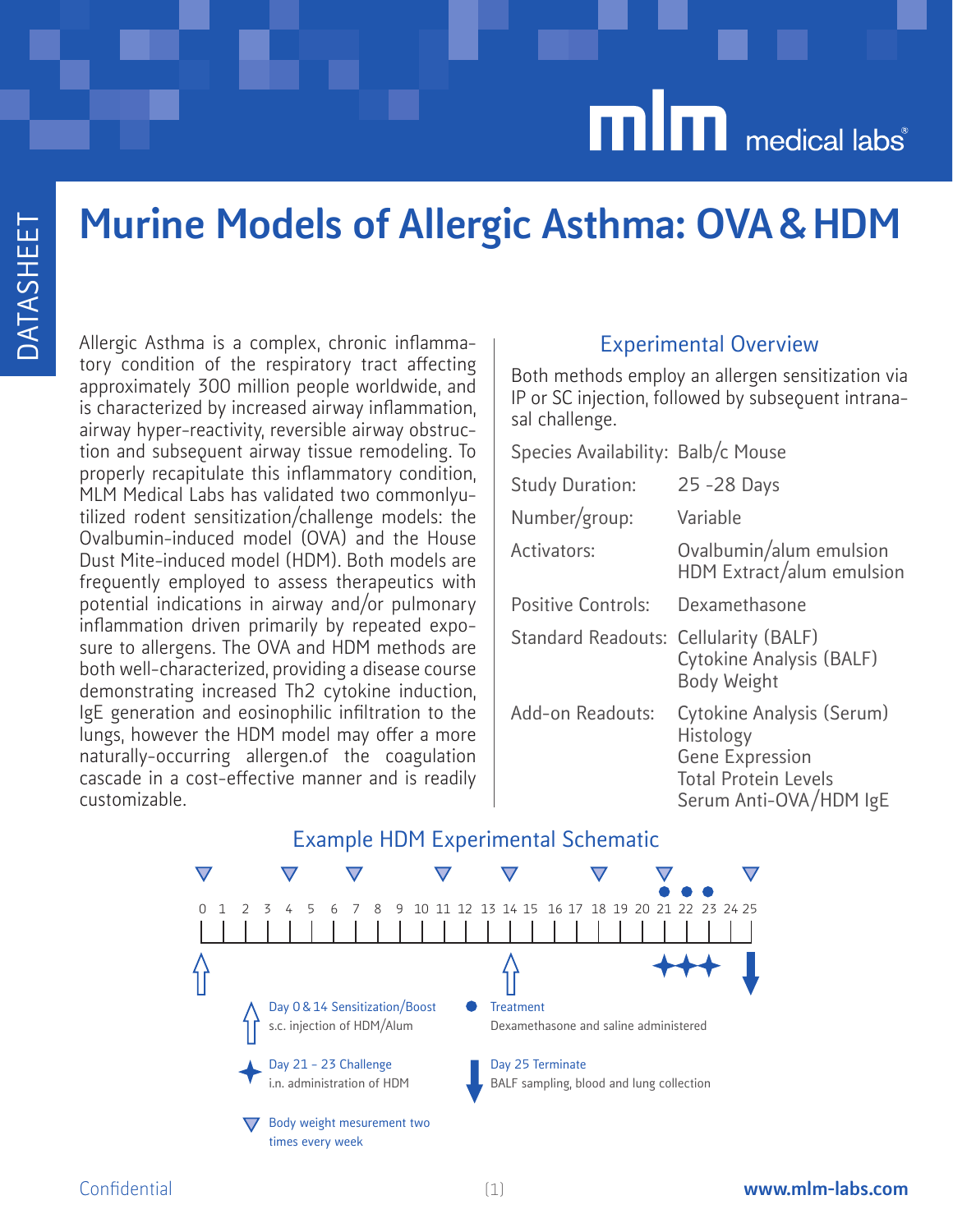### OVA-Induced Data: Cellularity Profiles of BALF via Flow Cytometry, Ant-OVA IgE & Body Weight Measurements



Mice sensitized with i.p. OVA on D0 & D14, challanged i.n. on D25, D26 & D27, termination and sampling on D28. \* = P≤.05 compared to disease group; \*\* = P≤.01 compared to disease group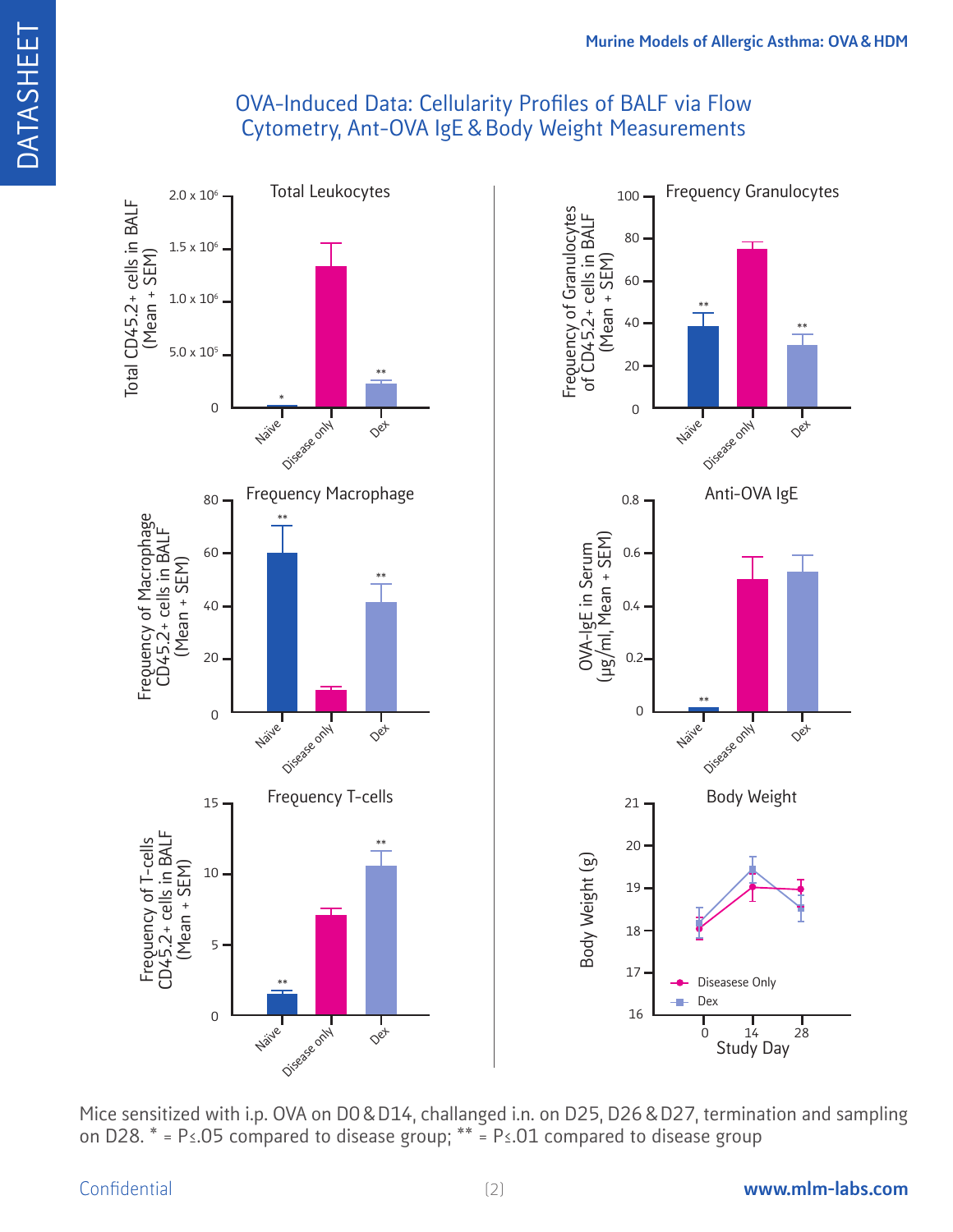### HDM-Induced Data: Cellularity Profiles of BALF via Flow Cytometry



Mice sensitized with s.c HDM on D0 & D14, challenged i.n. on D21,D22 & D23, termination and sampling on D25. \* = P≤.05 compared to disease group; \*\* = P≤.01 compared to disease group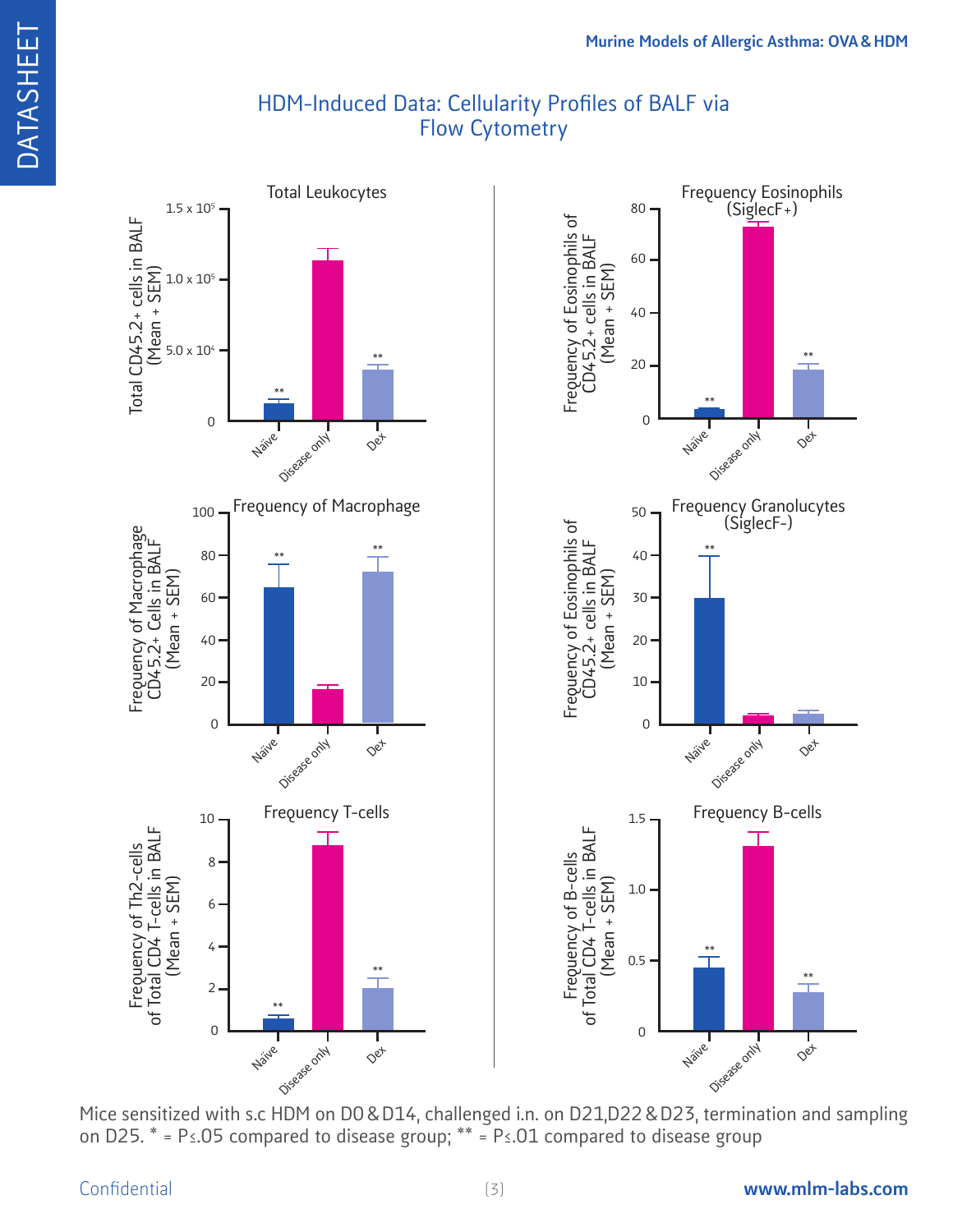# Cytokine Profiles of BALF via Multiplex



OVA-Induced Cytokine Data. \* = P≤.05 compared to disease group; \*\* = P≤.01 compared to disease group



HDM-Induced Cytokine Data. \* = P≤.05 compared to disease group; \*\* = P≤.01 compared to disease group